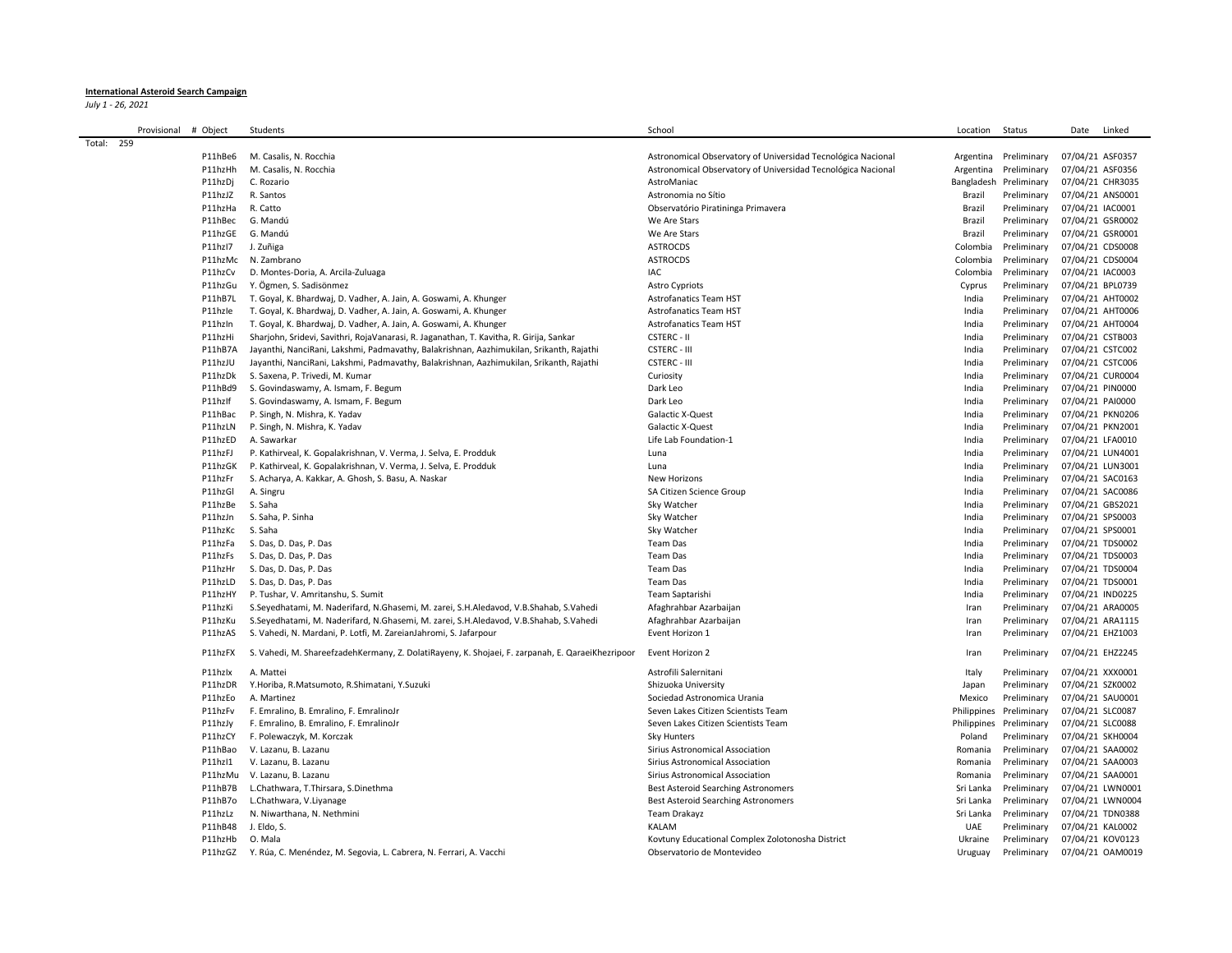|                  | P11hzMB Y. Rúa, C. Menéndez, M. Segovia, L. Cabrera, N. Ferrari, A. Vacchi                                     | Observatorio de Montevideo                       | Uruguay         | Preliminary            | 07/04/21 OAM0020 |
|------------------|----------------------------------------------------------------------------------------------------------------|--------------------------------------------------|-----------------|------------------------|------------------|
| P11hzK7          | A. Skuben                                                                                                      | Astra Nova School Asteroid Search Team           | <b>USA</b>      | Preliminary            | 07/04/21 ANS0140 |
| P11hzBS          | R. Benson, E. Benson, L. Benson                                                                                | Galactic Loonies                                 | <b>USA</b>      | Preliminary            | 07/04/21 GAL201  |
| P11hzH9          | L.Pool                                                                                                         | <b>IASC Training Session</b>                     | <b>USA</b>      | Preliminary            | 07/04/21 LMP0001 |
| P11hzHB          | K.Jarrett                                                                                                      | <b>IASC Training Session</b>                     | <b>USA</b>      | Preliminary            | 07/04/21 KRJ0008 |
| P11hzL9          | L.Pool                                                                                                         | <b>IASC Training Session</b>                     | USA             | Preliminary            | 07/04/21 LMP0001 |
| P11hBe0          | J. Fox, J. Fox                                                                                                 | Interstellar Fox                                 | USA             | Preliminary            | 07/04/21 FOX0003 |
| P11hzKX          | J. Fox, J. Fox                                                                                                 | Interstellar Fox                                 | <b>USA</b>      | Preliminary            | 07/04/21 FOX0009 |
| P11hzJj          | A. McNeely                                                                                                     | QuarkNet                                         | <b>USA</b>      | Preliminary            | 07/04/21 NDQ0002 |
|                  |                                                                                                                |                                                  | <b>USA</b>      |                        | 07/04/21 BY711A  |
| P11hzDX          | M. Hotka, B. Young, V. Grossi                                                                                  | Route 66 Rocks                                   |                 | Preliminary            |                  |
| P11hzLb          | M. Hotka, B. Young, V. Grossi                                                                                  | Route 66 Rocks                                   | <b>USA</b>      | Preliminary            | 07/04/21 MAH903  |
| P11hDBx          | C. Rozario                                                                                                     | AstroManiac                                      |                 | Bangladesh Preliminary | 07/05/21 KAM2085 |
| P11hDES          | F. Santos, R. Santos, R. Gonçalves, M. Joaquim                                                                 | Astronomia no Sítio                              | Brazil          | Preliminary            | 07/05/21 ANS0001 |
|                  | F. Santos, R. Santos, R. Gonçalves, M. Joaquim                                                                 | Astronomia no Sítio                              | Brazil          | Preliminary            | 07/05/21 ANS0002 |
| P11hDyR          |                                                                                                                |                                                  |                 |                        |                  |
| P11hDGf          | R. Catto                                                                                                       | Observatório Piratininga Primavera               | Brazil          | Preliminary            | 07/05/21 TAC0001 |
| P11hDHN R. Catto |                                                                                                                | Observatório Piratininga Primavera               | Brazil          | Preliminary            | 07/05/21 AAC0001 |
| P11hDx0          | R. Catto                                                                                                       | Observatório Piratininga Primavera               | Brazil          | Preliminary            | 07/05/21 IAC0011 |
| P11hDCX          | G. Falconi                                                                                                     | Team Taubaté                                     | Brazil          | Preliminary            | 07/05/21 TTA0001 |
| P11hDlo          | V. Radeva, S. Boteva, A. Atanasov                                                                              | Student Astronomical Society - Naval Academy     | <b>Bulgaria</b> | Preliminary            | 07/05/21 RAB001  |
| P11hDv1          | V. Ladino, D. Rondon, C. Lopez, J. Roldan                                                                      | Escuela de Astronomía de Cali EAC                | Colombia        | Preliminary            | 07/05/21 EAC0001 |
| P11hDHP          | L. Walteros, G. Escorcia, A. Bula, Y. Molinares                                                                | Icaro                                            | Colombia        | Preliminary            | 07/05/21 NJP0053 |
| P11hEl5          | A. Khunger, N. Ahlawat, R. Dhiman, D. Gupta, A. Goswami, T. Goyal                                              | Astrofanatics Team JWST                          | India           | Preliminary            | 07/05/21 AFJ0001 |
| P11hDvs          | A. Patel, A. Patel                                                                                             | Astroscouts                                      | India           | Preliminary            | 07/05/21 ASP0009 |
| P11hDy4          | S. Nandi                                                                                                       | Cosmovericks                                     | India           | Preliminary            | 07/05/21 CVR0001 |
| P11hDAz          | P. Karunaidoss, C. Rajendiran, R. SathiaPrabaDevi, P. Sivaraman, S. Kavitha, Senthilkumari, C.<br>Tamilarasan  | CSTERC - I                                       | India           | Preliminary            | 07/05/21 CSTA003 |
| P11hDBG          | P. Karunaidoss, C. Rajendiran, R. SathiaPrabaDevi, P. Sivaraman, S. Kavitha, Senthilkumari, C.<br>Tamilarasan  | CSTERC - I                                       | India           | Preliminary            | 07/05/21 CSTA004 |
| P11hDAh          | S. Govindaswamy, A. Ismam, F. Begum                                                                            | Dark Leo                                         | India           | Preliminary            | 07/05/21 MAT0000 |
|                  |                                                                                                                | Dark Leo                                         | India           |                        |                  |
| P11hDys          | S. Govindaswamy, A. Ismam, F. Begum                                                                            |                                                  |                 | Preliminary            | 07/05/21 BEC1974 |
| P11hDAC          | P. Singh, N. Mishra, K. Yadav                                                                                  | Galactic X-Quest                                 | India           | Preliminary            | 07/05/21 PKN2025 |
| P11hDH6          | A. Parmar, A. Agrawal, V. Rami                                                                                 | <b>Geology Department MGSC</b>                   | India           | Preliminary            | 07/05/21 BVM0712 |
| P11hDyn          | A. Parmar, A. Agrawal, V. Rami                                                                                 | <b>Geology Department MGSC</b>                   | India           | Preliminary            | 07/05/21 PBB2112 |
| P11hDyT          | A. Parmar, A. Agrawal, V. Rami                                                                                 | <b>Geology Department MGSC</b>                   | India           | Preliminary            | 07/05/21 VMR2012 |
| P11hDwR          | A. Sawarkar                                                                                                    | Life Lab Foundation-1                            | India           | Preliminary            | 07/05/21 LLF1202 |
| P11hDxJ          | S. Saha, P. Sinha                                                                                              | Sky Watcher                                      | India           | Preliminary            | 07/05/21 SPS0006 |
| P11hDB1          | R. Sharma, T. Parashar, J. Sangwan, J. Singh, H. Aggarwal, B. Singh, M. Timirharan, M. Rohilla, K.<br>Aggarwal | <b>Team Smartcircuits</b>                        | India           | Preliminary            | 07/05/21 SMC0091 |
| P11hDDT          | S. Vahedi, M. ShareefzadehKermany, Z. DolatiRayeny, K. Shojaei, F. zarpanah, E. QaraeiKhezripoor               | Event Horizon 2                                  | Iran            | Preliminary            | 07/05/21 EHZ2583 |
| P11hDAg          | N.Momoi, R.Morimoto, Y.Kashiwagi                                                                               | Shizuoka University                              | Japan           | Preliminary            | 07/05/21 SZK0006 |
| P11hDwY          | V. Lazanu, B. Lazanu                                                                                           | Sirius Astronomical Association                  | Romania         | Preliminary            | 07/05/21 SAA0005 |
|                  |                                                                                                                |                                                  |                 |                        |                  |
| P11hEiH          | V. Lazanu, B. Lazanu                                                                                           | Sirius Astronomical Association                  | Romania         | Preliminary            | 07/05/21 SAA0006 |
| P11hDuy          | N. Niwarthana, N. Nethmini                                                                                     | Team Drakayz                                     | Sri Lanka       | Preliminary            | 07/05/21 TDN0401 |
| P11hDEV          | O. Mala, N. Skoryk                                                                                             | Kovtuny Educational Complex Zolotonosha District | Ukraine         | Preliminary            | 07/05/21 KOV0126 |
| P11hDzJ          | T. Hoogenboom                                                                                                  | Astra Nova School Asteroid Search Team           | <b>USA</b>      | Preliminary            | 07/05/21 ANS0143 |
| P11hDxO          | G. Eisenbraun, T. Koch, N. Spurlin                                                                             | DragonStar                                       | <b>USA</b>      | Preliminary            | 07/05/21 NAS0022 |
|                  | P11hDxW G. Eisenbraun, T. Koch, N. Spurlin                                                                     | DragonStar                                       | <b>USA</b>      | Preliminary            | 07/05/21 NAS0023 |
| P11hDIU          | R. Benson, E. Benson, L. Benson                                                                                | Galactic Loonies                                 | <b>USA</b>      | Preliminary            | 07/05/21 GAL213  |
| P11hDKe          | D. Crowson, J. Philpot                                                                                         | Space Rock Hounds                                | <b>USA</b>      | Preliminary            | 07/05/21 SRH0631 |
| P11hEk6          | D. Crowson, J. Philpot                                                                                         | Space Rock Hounds                                | <b>USA</b>      | Preliminary            | 07/05/21 SRH0632 |
| P11hGi3          | L. Rodriguez, S. Dominguez                                                                                     | Grupo Lujanense de Búsqueda de Asteroides        | Argentina       | Preliminary            | 07/06/21 LUJ0004 |
|                  |                                                                                                                |                                                  |                 |                        | 07/06/21 LUJ0003 |
| P11hGIS          | L. Rodriguez, S. Dominguez                                                                                     | Grupo Lujanense de Búsqueda de Asteroides        | Argentina       | Preliminary            |                  |
| P11hFFz          | C. Rozario                                                                                                     | AstroManiac                                      | Bangladesh      | Preliminary            | 07/06/21 MAG9099 |
| P11hFHh          | C. Rozario                                                                                                     | AstroManiac                                      |                 | Bangladesh Preliminary | 07/06/21 MAG5055 |
| P11hFF7          | D. Montes-Doria, A. Arcila-Zuluaga                                                                             | IAC                                              |                 | Colombia Preliminary   | 07/06/21 IAC0007 |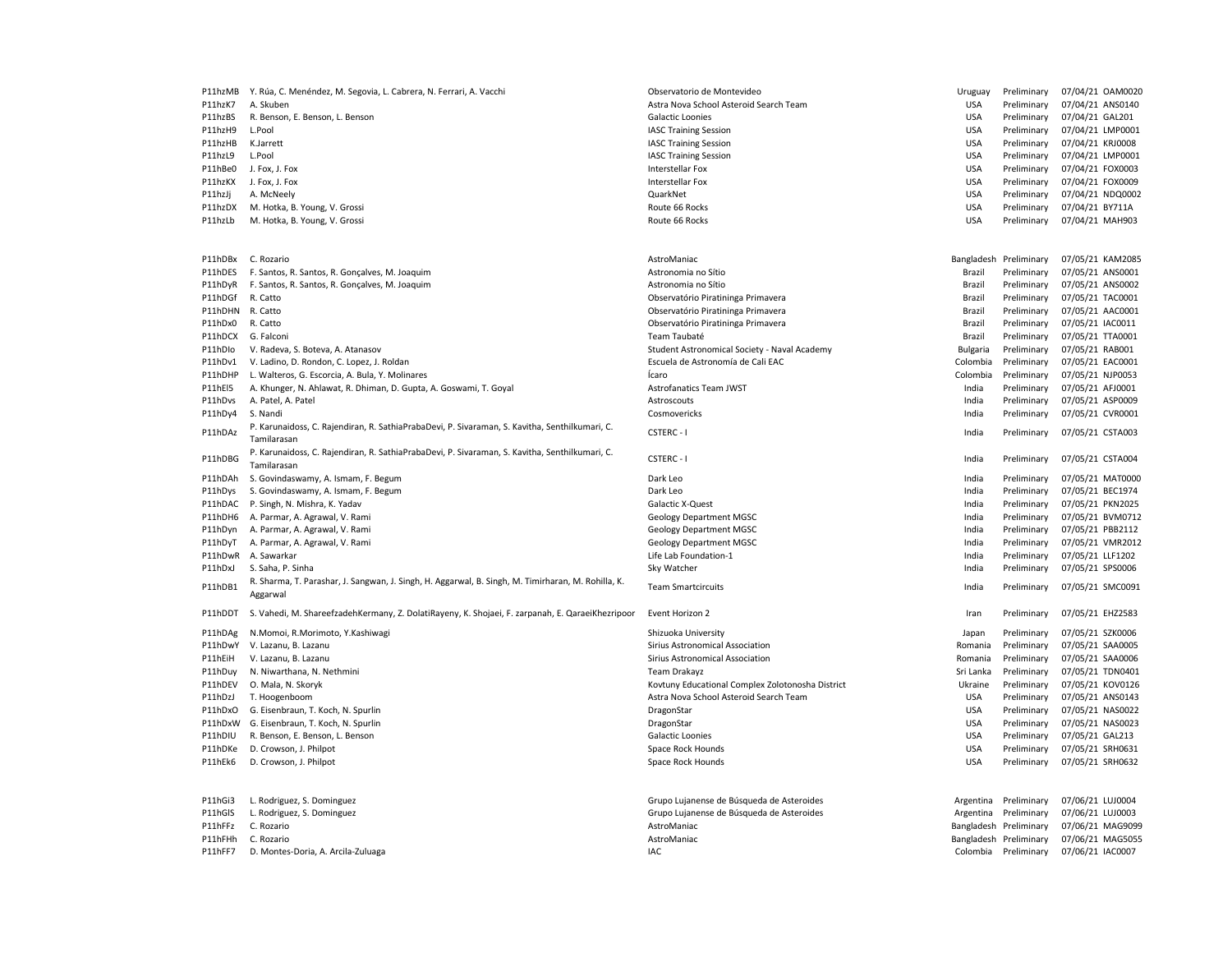| P11hGe0          | T. Goyal, K. Bhardwaj, D. Vadher, A. Jain, A. Goswami, A. Khunger                                              | <b>Astrofanatics Team HST</b>                    | India      | Preliminary            | 07/06/21 AHT0012 |  |
|------------------|----------------------------------------------------------------------------------------------------------------|--------------------------------------------------|------------|------------------------|------------------|--|
| P11hGgl          | T. Goyal, K. Bhardwaj, D. Vadher, A. Jain, A. Goswami, A. Khunger                                              | <b>Astrofanatics Team HST</b>                    | India      | Preliminary            | 07/06/21 AHT0013 |  |
| P11hFI2          | A. Patel, A. Patel                                                                                             | Astroscouts                                      | India      | Preliminary            | 07/06/21 ASP0012 |  |
| P11hFFO          | P. Karunaidoss, C. Rajendiran, R. SathiaPrabaDevi, P. Sivaraman, S. Kavitha, Senthilkumari, C.<br>Tamilarasan  | <b>CSTERC-1</b>                                  | India      | Preliminary            | 07/06/21 CSTA006 |  |
| P11hFG8          | I. MohanRam, K. Rohit, G. Srinath, M. Krish                                                                    | Dr. Vikram Sara Bhai Group                       | India      | Preliminary            | 07/06/21 VAS0224 |  |
| P11hFHT          | G. Mandal, P. Bhattacharya, A. Das, U. Mahata, S. Naga                                                         | Galileo Astronomical Observatory Team-1          | India      | Preliminary            | 07/06/21 GAO0003 |  |
| P11hGhJ          | J. Ghosh                                                                                                       | <b>Rural Asteroid Hunters</b>                    | India      | Preliminary            | 07/06/21 JPA0003 |  |
| P11hFGU          | S. Acharya, A. Singru, S. Singru, N. Rajgarhia, H. Bhalla, S. Hajra, D. Das                                    | SA Citizen Science Group                         | India      | Preliminary            | 07/06/21 SAC0121 |  |
| P11hFGE          | P. Tushar, V. Amritanshu, S. Sumit                                                                             | Team Saptarishi                                  | India      | Preliminary            | 07/06/21 IND0218 |  |
| P11hFHt          | P. Tushar, V. Amritanshu, S. Sumit                                                                             | Team Saptarishi                                  | India      | Preliminary            | 07/06/21 IND0217 |  |
|                  | R. Sharma, T. Parashar, J. Sangwan, J. Singh, H. Aggarwal, B. Singh, M. Timirharan, M. Rohilla, K.             |                                                  |            |                        |                  |  |
| P11hFFU          | Aggarwal                                                                                                       | <b>Team Smartcircuits</b>                        | India      | Preliminary            | 07/06/21 SMC0013 |  |
| P11hFG4          | R. Sharma, T. Parashar, J. Sangwan, J. Singh, H. Aggarwal, B. Singh, M. Timirharan, M. Rohilla, K.<br>Aggarwal | <b>Team Smartcircuits</b>                        | India      | Preliminary            | 07/06/21 SMC0095 |  |
| P11hGji          | S. Vahedi, N. Mardani, P. Moallemi, P. Lotfi, M. ZareianJahromi, S. Jafarpour                                  | Event Horizon 1                                  | Iran       | Preliminary            | 07/06/21 EHZ1787 |  |
| P11hGhE          | D. Machichi, R. Aparicio, A. Reyes, Y. Flores, G. Romero, A. Montemayor, M. Uriarte                            | Glaretum                                         | Mexico     | Preliminary            | 07/06/21 GLA0001 |  |
| P11hGgs          | A. Martinez, A. Martinez                                                                                       | Sociedad Astronomica Urania                      | Mexico     | Preliminary            | 07/06/21 SAU0001 |  |
|                  | P11hFHK S. Kocer, E. Kocer, M. Kocer                                                                           | Kusadasi                                         | Turkey     | Preliminary            | 07/06/21 SEM2124 |  |
|                  | P11hFHw S. Kocer, E. Kocer, M. Kocer                                                                           | Kusadasi                                         | Turkey     | Preliminary            | 07/06/21 SEM2125 |  |
| P11hGgR          | O. Mala, N. Skoryk                                                                                             | Kovtuny Educational Complex Zolotonosha District | Ukraine    | Preliminary            | 07/06/21 KOV0127 |  |
| P11hGiS          | S. Harris, N. Cho, S. Harris                                                                                   | Falcon                                           | <b>USA</b> | Preliminary            | 07/06/21 FAL0141 |  |
|                  | P11hGh5 J. Fox, J. Fox                                                                                         | <b>Interstellar Fox</b>                          | <b>USA</b> | Preliminary            | 07/06/21 FOX0016 |  |
|                  |                                                                                                                | Interstellar Fox                                 | <b>USA</b> |                        | 07/06/21 FOX0017 |  |
| P11hGix          | J. Fox, J. Fox                                                                                                 |                                                  |            | Preliminary            |                  |  |
| P11hGez          | M. Hotka, B. Young, V. Grossi                                                                                  | Route 66 Rocks                                   | <b>USA</b> | Preliminary            | 07/06/21 BY714C  |  |
| P11hGIT          | M. Hotka, B. Young, V. Grossi                                                                                  | Route 66 Rocks                                   | <b>USA</b> | Preliminary            | 07/06/21 BY714A  |  |
|                  | P11hNzX L. Rodriguez, S. Dominguez                                                                             | Grupo Lujanense de Búsqueda de Asteroides        |            | Argentina Preliminary  | 07/09/21 LUJ0013 |  |
| P11hPfU          | C. Rozario                                                                                                     | AstroManiac                                      |            | Bangladesh Preliminary | 07/09/21 CHR7077 |  |
| P11hPfx          | C. Rozario                                                                                                     | AstroManiac                                      |            | Bangladesh Preliminary | 07/09/21 MAG8070 |  |
|                  | P11hOuf M.Siqueira, B.Siqueira, J.Siqueira                                                                     | Grupo Sigueira BH                                | Brazil     | Preliminary            | 07/09/21 GSB0005 |  |
| P11hP2W R. Catto |                                                                                                                | Observatório Piratininga Primavera               | Brazil     | Preliminary            | 07/09/21 MEC0001 |  |
| P11hP7k          | G. Falconi, E. Almeida                                                                                         | Team Taubaté                                     | Brazil     | Preliminary            | 07/09/21 TTA0002 |  |
|                  | P11hNEW V. Radeva, S. Boteva, A. Atanasov                                                                      | Student Astronomical Society - Naval Academy     | Bulgaria   | Preliminary            | 07/09/21 RAB001  |  |
| P11hP47          | V. Ladino, D. Rondon, C. Lopez, J. Roldan                                                                      | Escuela de Astronomía de Cali EAC                | Colombia   | Preliminary            | 07/09/21 EAC0002 |  |
| P11hPf2          | V. Ladino, D. Rondon, C. Lopez, J. Roldan                                                                      | Escuela de Astronomía de Cali EAC                | Colombia   | Preliminary            | 07/09/21 EAC0003 |  |
| P11hPgw          | V. Ladino, D. Rondon, C. Lopez, J. Roldan                                                                      | Escuela de Astronomía de Cali EAC                | Colombia   | Preliminary            | 07/09/21 EAC0004 |  |
| P11hP3c          | D. Montes-Doria, A. Arcila-Zuluaga                                                                             | IAC                                              | Colombia   | Preliminary            | 07/09/21 IAC0008 |  |
|                  | P11hNDX Y. Ögmen, Su.Sadisönmez                                                                                | Astro Cypriots                                   | Cyprus     | Preliminary            | 07/09/21 BPL0747 |  |
|                  |                                                                                                                |                                                  |            |                        |                  |  |
| P11hNEa          | Y. Ögmen, Su.Sadisönmez                                                                                        | <b>Astro Cypriots</b>                            | Cyprus     | Preliminary            | 07/09/21 BPL0746 |  |
|                  | P11hP5H T. Goyal, K. Bhardwaj, D. Vadher, A. Jain, A. Goswami, A. Khunger                                      | <b>Astrofanatics Team HST</b>                    | India      | Preliminary            | 07/09/21 AHT0024 |  |
| P11hPbZ          | A. Khunger, N. Ahlawat, R. Dhiman, D. Gupta, A. Goswami, T. Goyal                                              | Astrofanatics Team JWST                          | India      | Preliminary            | 07/09/21 AFJ0046 |  |
| P11hPga          | A. Khunger, N. Ahlawat, R. Dhiman, D. Gupta, A. Goswami, T. Goyal                                              | <b>Astrofanatics Team JWST</b>                   | India      | Preliminary            | 07/09/21 AFJ0043 |  |
| P11hP9v          | S. Nandi                                                                                                       | Cosmovericks                                     | India      | Preliminary            | 07/09/21 CVR0005 |  |
| P11hP30          | P. Karunaidoss, C. Rajendiran, R. SathiaPrabaDevi, P. Sivaraman, S. Kavitha, Senthilkumari, C.<br>Tamilarasan  | CSTERC - I                                       | India      | Preliminary            | 07/09/21 CSTA011 |  |
| P11hP8U          | P. Karunaidoss, C. Rajendiran, R. SathiaPrabaDevi, P. Sivaraman, S. Kavitha, Senthilkumari, C.<br>Tamilarasan  | CSTERC-I                                         | India      | Preliminary            | 07/09/21 CSTA010 |  |
| P11hPaD          | P. Karunaidoss, C. Rajendiran, R. SathiaPrabaDevi, P. Sivaraman, S. Kavitha, Senthilkumari, C.<br>Tamilarasan  | CSTERC-I                                         | India      | Preliminary            | 07/09/21 CSTA007 |  |
| P11hPfX          | P. Karunaidoss, C. Rajendiran, R. SathiaPrabaDevi, P. Sivaraman, S. Kavitha, Senthilkumari, C.<br>Tamilarasan  | <b>CSTERC-1</b>                                  | India      | Preliminary            | 07/09/21 CSTA012 |  |
| P11hP8P          | Sharjohn, Sridevi, Savithri, RojaVanarasi, R. Jaganathan, T. Kavitha, R. Girija, Sankar                        | <b>CSTERC - II</b>                               | India      | Preliminary            | 07/09/21 CSTB005 |  |
| P11hPgM          | Sharjohn, Sridevi, Savithri, RojaVanarasi, R. Jaganathan, T. Kavitha, R. Girija, Sankar                        | <b>CSTERC - II</b>                               | India      | Preliminary            | 07/09/21 CSTB006 |  |
|                  |                                                                                                                | <b>CSTERC - II</b>                               | India      |                        | 07/09/21 CSTB008 |  |
| P11hPgm          | Sharjohn, Sridevi, Savithri, RojaVanarasi, R. Jaganathan, T. Kavitha, R. Girija, Sankar                        |                                                  |            | Preliminary            |                  |  |
| P11hPc6          | Jayanthi, NanciRani, Lakshmi, Padmavathy, Balakrishnan, Aazhimukilan, Srikanth, Rajathi                        | <b>CSTERC - III</b>                              | India      | Preliminary            | 07/09/21 CSTC011 |  |
|                  | P11hNDU S. Saxena, P. Trivedi, M. Kumar                                                                        | Curiosity                                        | India      | Preliminary            | 07/09/21 CUR0001 |  |
| P11hNFJ          | S. Saxena, P. Trivedi, M. Kumar                                                                                | Curiosity                                        | India      | Preliminary            | 07/09/21 CUR0001 |  |
| P11hPfv          | S. Govindaswamy, A. Ismam, F. Begum                                                                            | Dark Leo                                         | India      | Preliminary            | 07/09/21 DLE1001 |  |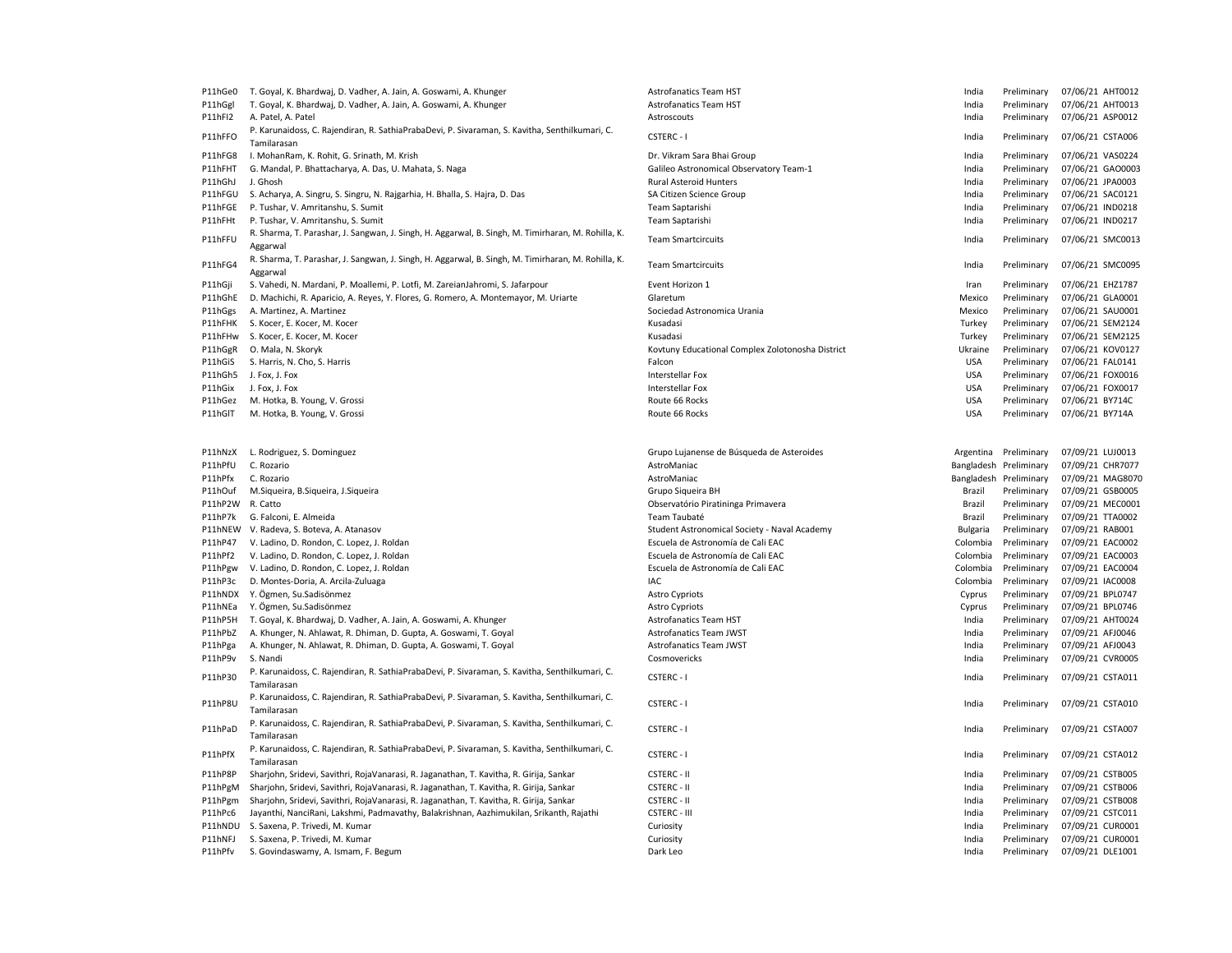| P11hPgB            | S. Govindaswamy, A. Ismam, F. Begum                                                                | Dark Leo                               | India                    | Preliminary                | 07/09/21 DLE1003                    |
|--------------------|----------------------------------------------------------------------------------------------------|----------------------------------------|--------------------------|----------------------------|-------------------------------------|
| P11hPtZ            | S. Govindaswamy, A. Ismam, F. Begum                                                                | Dark Leo                               | India                    | Preliminary                | 07/09/21 DLE1005                    |
| P11hNDf            | I. MohanRam, K. Rohit, G. Srinath, M. Krish                                                        | Dr. Vikram Sara Bhai Group             | India                    | Preliminary                | 07/09/21 VAS0231                    |
| P11hP9H            | P. Singh, N. Mishra, K. Yadav                                                                      | Galactic X-Quest                       | India                    | Preliminary                | 07/09/21 TEN0008                    |
| P11hPac            | P. Singh, N. Mishra, K. Yadav                                                                      | Galactic X-Quest                       | India                    | Preliminary                | 07/09/21 PKN7601                    |
| P11hPbQ            | P. Singh, N. Mishra, K. Yadav                                                                      | <b>Galactic X-Quest</b>                | India                    | Preliminary                | 07/09/21 PKN1089                    |
| P11hPbT            | P. Singh, N. Mishra, K. Yadav                                                                      | Galactic X-Quest                       | India                    | Preliminary                | 07/09/21 PKN2206                    |
| P11hPdY            | P. Singh, N. Mishra, K. Yadav                                                                      | <b>Galactic X-Quest</b>                | India                    | Preliminary                | 07/09/21 PKN9625                    |
| P11hPf5            | P. Singh, N. Mishra, K. Yadav                                                                      | Galactic X-Quest                       | India                    | Preliminary                | 07/09/21 PKN1729                    |
| P11hPgh            | A. Parmar, A. Agrawal, V. Rami                                                                     | <b>Geology Department MGSC</b>         | India                    | Preliminary                | 07/09/21 AVP2126                    |
| P11hP3Y            | P. Kathirveal, K. Gopalakrishnan, V. Verma, J. Selva, E. Prodduk                                   | Luna                                   | India                    | Preliminary                | 07/09/21 LUN5000                    |
| P11hPbU            | P. Kathirveal, K. Gopalakrishnan, V. Verma, J. Selva, E. Prodduk                                   | Luna                                   | India                    | Preliminary                | 07/09/21 LUN3003                    |
| P11hPeP            | S. NSugumar, D. Mitali, A. Rohan, S. Gouthamei, J. Meena, R. Anumadubala                           | Mars India Observatory                 | India                    | Preliminary                | 07/09/21 MIO0356                    |
| P11hNAO            | S. Acharya, A. Kakkar, A. Ghosh, S. Basu, A. Naskar                                                | New Horizons                           | India                    | Preliminary                | 07/09/21 SAC0191                    |
| P11hNyE            | S. Acharya, A. Kakkar, A. Ghosh, S. Basu, A. Naskar                                                | New Horizons                           | India                    | Preliminary                | 07/09/21 SAC0196                    |
| P11hNyX            | J. Ghosh                                                                                           | Rural Asteroid Hunters                 | India                    | Preliminary                | 07/09/21 JPA1333                    |
| P11hPh4            | S. Acharya, A. Singru, S. Singru, N. Rajgarhia, H. Bhalla, S. Hajra, D. Das                        | SA Citizen Science Group               | India                    | Preliminary                | 07/09/21 SAC0115                    |
|                    | P11hNEm S. Saha, P. Sinha                                                                          | Sky Watcher                            | India                    | Preliminary                | 07/09/21 SPS0020                    |
| P11hNFp            | S. Saha, P. Sinha                                                                                  | Sky Watcher                            | India                    | Preliminary                | 07/09/21 SPS0019                    |
| P11hNue            | S. Saha, P. Sinha                                                                                  | Sky Watcher                            | India                    | Preliminary                | 07/09/21 SPS0016                    |
|                    | R. Sharma, T. Parashar, J. Sangwan, J. Singh, H. Aggarwal, B. Singh, M. Timirharan, M. Rohilla, K. |                                        |                          |                            |                                     |
| P11hP73            | Aggarwal                                                                                           | <b>Team Smartcircuits</b>              | India                    | Preliminary                | 07/09/21 SMC0073                    |
|                    | R. Sharma, T. Parashar, J. Sangwan, J. Singh, H. Aggarwal, B. Singh, M. Timirharan, M. Rohilla, K. |                                        |                          |                            |                                     |
| P11hPe1            |                                                                                                    | <b>Team Smartcircuits</b>              | India                    | Preliminary                | 07/09/21 SMC0071                    |
|                    | Aggarwal                                                                                           |                                        |                          |                            |                                     |
| P11hP9F            | A.Rezaei, K. Rashidinejad, A. Shojaei, A. Darijani, A. Mozafari                                    | Aero Space Explorers                   | Iran                     | Preliminary                | 07/09/21 ASE3001                    |
| P11hPbz            | A.Rezaei, K. Rashidinejad, A. Shojaei, A. Darijani, A. Mozafari                                    | Aero Space Explorers                   | Iran                     | Preliminary                | 07/09/21 ASE3000                    |
| P11hNDD            | S.Seyedhatami, M. Naderifard, N.Ghasemi, M. zarei, S.H.Aledavod, V.B.Shahab, S.Vahedi              | Afaghrahbar Azarbaijan                 | Iran                     | Preliminary                | 07/09/21 ARA0003                    |
| P11hNDO            | S.Seyedhatami, M. Naderifard, N.Ghasemi, M. zarei, S.H.Aledavod, V.B.Shahab, S.Vahedi              | Afaghrahbar Azarbaijan                 | Iran                     | Preliminary                | 07/09/21 ARA9999                    |
| P11hNHY            | S.Seyedhatami, M. Naderifard, N.Ghasemi, M. zarei, S.H.Aledavod, V.B.Shahab, S.Vahedi              | Afaghrahbar Azarbaijan                 | Iran                     | Preliminary                | 07/09/21 ARA0005                    |
| P11hNtL            | S.Seyedhatami, M. Naderifard, N.Ghasemi, M. zarei, S.H.Aledavod, V.B.Shahab, S.Vahedi              | Afaghrahbar Azarbaijan                 | Iran                     | Preliminary                | 07/09/21 ARA2221                    |
| P11hP8r            | S. Vahedi, M. ShareefzadehKermany, Z. DolatiRayeny, K. Shojaei, F. zarpanah, E. QaraeiKhezripoor   | Event Horizon 2                        | Iran                     | Preliminary                | 07/09/21 EHZ2222                    |
| P11hP7T            | A. Mattei                                                                                          | Astrofili Salernitani                  | Italy                    | Preliminary                | 07/09/21 YYY0001                    |
| P11hP8B            | A. Mattei                                                                                          | Astrofili Salernitani                  | Italy                    | Preliminary                | 07/09/21 YYY0003                    |
| P11hP5B            | S.Ozawa, H.Tanabe, H.Yoshino, S.Takigami                                                           | Shizuoka University                    | Japan                    | Preliminary                | 07/09/21 SZK0011                    |
| P11hPck            | Y.Ogawa, H.Miki, H.Kato, Y.Miyamura                                                                | Shizuoka University                    | Japan                    | Preliminary                | 07/09/21 SZK0013                    |
| P11hPtv            | F. Emralino, B. Emralino, F. EmralinoJr                                                            | Seven Lakes Citizen Scientists Team    | Philippines              | Preliminary                | 07/09/21 SLC0089                    |
|                    | P11hP9M F. Polewaczyk                                                                              | Sky Hunters                            | Poland                   | Preliminary                | 07/09/21 SKH0010                    |
| P11hPb0            | F. Polewaczyk                                                                                      | Sky Hunters                            | Poland                   | Preliminary                | 07/09/21 SKH0007                    |
| P11hPe5            | F. Polewaczyk                                                                                      | Sky Hunters                            | Poland                   | Preliminary                | 07/09/21 SKH0009                    |
| P11hPgF            | F. Polewaczyk                                                                                      | Sky Hunters                            | Poland                   | Preliminary                | 07/09/21 SKH0005                    |
| P11hPu4            | F. Polewaczyk                                                                                      | Sky Hunters                            | Poland                   | Preliminary                | 07/09/21 SKH0008                    |
| P11hPaj            | V. Lazanu, B. Lazanu                                                                               | Sirius Astronomical Association        | Romania                  | Preliminary                | 07/09/21 SAA0014                    |
| P11hPdU            | V. Lazanu, B. Lazanu                                                                               | Sirius Astronomical Association        | Romania                  | Preliminary                | 07/09/21 SAA0017                    |
| P11hPg0            | V. Lazanu, B. Lazanu                                                                               | Sirius Astronomical Association        | Romania                  | Preliminary                | 07/09/21 SAA0009                    |
| P11hPgv            | V. Lazanu, B. Lazanu                                                                               | Sirius Astronomical Association        | Romania                  | Preliminary                | 07/09/21 SAA0016                    |
| P11hNEI            | B.S.Mudunkotuwa, A.B.Wickramasinghe, T. Wickramaarachchi                                           | Astraea                                | Sri Lanka                | Preliminary                | 07/09/21 AST0004                    |
| P11hNEN            | B.S.Mudunkotuwa, A.B.Wickramasinghe, T. Wickramaarachchi                                           | Astraea                                | Sri Lanka                | Preliminary                | 07/09/21 AST0003                    |
| P11hNFC            | B.S.Mudunkotuwa, A.B.Wickramasinghe                                                                | Astraea                                | Sri Lanka                | Preliminary                | 07/09/21 AST0052                    |
| P11hPmD            | B.S.Mudunkotuwa, A.B.Wickramasinghe                                                                | Astraea                                | Sri Lanka                | Preliminary                | 07/09/21 AST0026                    |
| P11hNBE            | N. Niwarthana, N. Nethmini                                                                         | Team Drakayz                           | Sri Lanka                | Preliminary                | 07/09/21 TDN0410                    |
| P11hP8V            | Y. Rúa, C. Menéndez, M. Segovia, L. Cabrera, N. Ferrari, A. Vacchi                                 | Observatorio de Montevideo             | Uruguay                  | Preliminary                | 07/09/21 OAM0023                    |
| P11hPcZ            | Y. Rúa, C. Menéndez, M. Segovia, L. Cabrera, N. Ferrari, A. Vacchi                                 | Observatorio de Montevideo             | Uruguay                  | Preliminary                | 07/09/21 OAM0025                    |
|                    |                                                                                                    |                                        |                          |                            |                                     |
|                    |                                                                                                    |                                        |                          |                            |                                     |
| P11hNE6            | K. Pandya                                                                                          | Astra Nova School Asteroid Search Team | <b>USA</b>               | Preliminary                | 07/09/21 ANS0144                    |
| P11hNvy            | T. Sauer                                                                                           | Astra Nova School Asteroid Search Team | <b>USA</b>               | Preliminary                | 07/09/21 ANS0147                    |
| P11hPnD            | T. Sauer                                                                                           | Astra Nova School Asteroid Search Team | <b>USA</b>               | Preliminary                | 07/09/21 ANS0146                    |
| P11hP2v            | J. Bullard                                                                                         | Coastal Oregon Asteroid Search Team    | <b>USA</b>               | Preliminary                | 07/09/21 SOC0012                    |
| P11hNE9            | G. Eisenbraun, T. Koch, N. Spurlin                                                                 | DragonStar                             | <b>USA</b>               | Preliminary                | 07/09/21 NAS0024                    |
| P11hP4T<br>P11hP8S | S. Harris, N. Cho, S. Harris<br>R. Benson, E. Benson, L. Benson                                    | Falcon<br>Galactic Loonies             | <b>USA</b><br><b>USA</b> | Preliminary<br>Preliminary | 07/09/21 FAL0145<br>07/09/21 GAL222 |